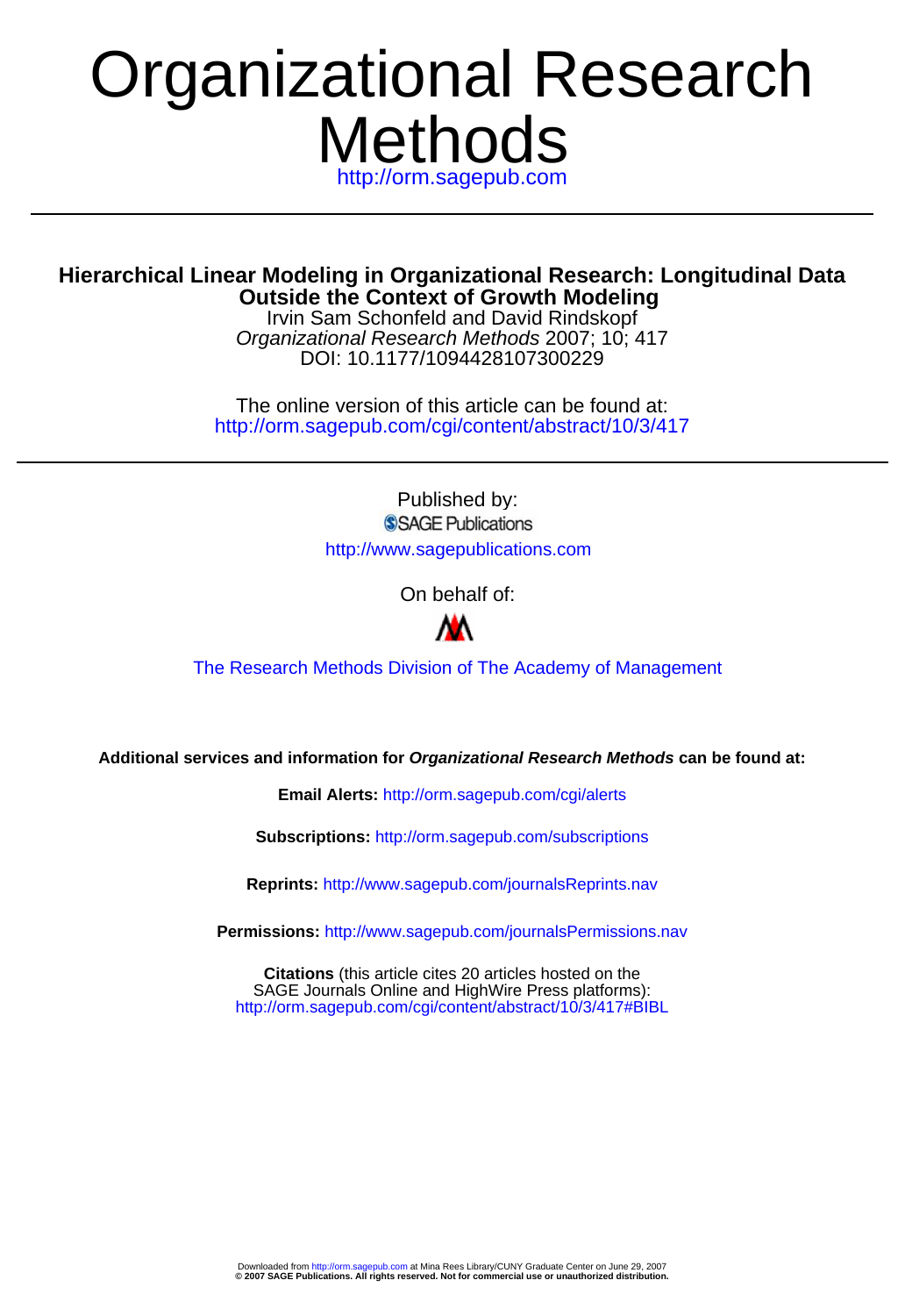## **Hierarchical Linear Modeling in Organizational Research**

## **Longitudinal Data Outside the Context of Growth Modeling**

Irvin Sam Schonfeld

*City College of the City University of New York The Graduate Center of the City University of New York* David Rindskopf *The Graduate Center of the City University of New York*

Organizational researchers, including those carrying out occupational stress research, often conduct longitudinal studies. Hierarchical linear modeling (HLM; also known as multilevel modeling and random regression) can efficiently organize analyses of longitudinal data by including within- and between-person levels of analysis. A great deal of longitudinal research has been conducted in the context of growth studies in which change in the dependent variable is examined in relation to the passage of time. HLM can treat longitudinal data, including data *outside the context of the growth study*, as nested data, reducing the problem of censoring. Within-person equation coefficients can represent the impact of Time *t* − 1 working conditions on Time *t* outcomes using all appropriate pairs of data points. Time itself need not be an independent variable of interest.

*Keywords: hierarchical linear models; multilevel models; analysis of longitudinal data; methodology; occupational stress*

The organizational research community has become aware of the utility of hierarchical<br>linear modeling (HLM) in research (e.g., Bliese & Ployhart, 2002; Vancouver, Thompson, Tischner, & Putka, 2002; Vancouver, Thompson, & Williams, 2001). HLM (we use this term in the generic sense and not as an indication that we prefer one specific computer application over another) is also known as multilevel modeling, random regression, and random coefficients modeling. Several instructive publications on HLM are available, including those by Bliese and Jex (2002), Bliese and Ployhart (2002), Hox (2002), Raudenbush (1997), and Raudenbush and Bryk (2002). Our goal is to demonstrate a new use for these models in the context of longitudinal research. The new use of HLM, which strips away time as an independent variable of interest, contrasts with its application to growth modeling. Before turning to the new use, we briefly review key aspects of the application of HLM to growth studies.

**Organizational Research Methods** Volume 10 Number 3 July 2007 417-429 © 2007 Sage Publications 10.1177/1094428107300229 http://orm.sagepub.com hosted at http://online.sagepub.com

**Authors' Note:** Please address correspondence to Irvin Schonfeld, School of Education, City College of the City University of New York, NAC 6/207, New York, NY 10031 or ISchonfeld@ccny.cuny.edu. We dedicate this paper to the memories of our fathers, George Schonfeld and Wallace Rindskopf.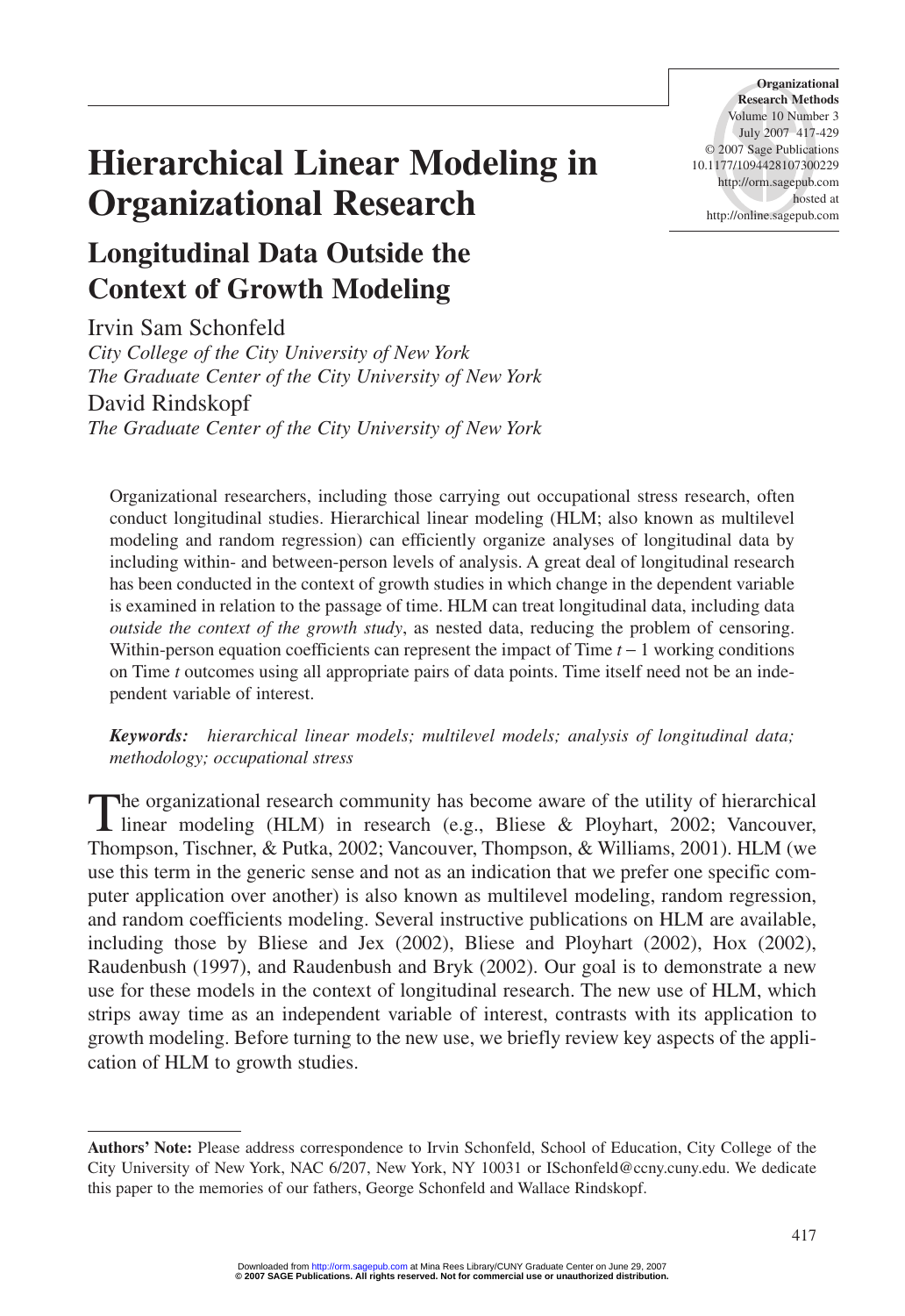| <b>Table 1</b>                                      |  |  |  |  |  |  |  |
|-----------------------------------------------------|--|--|--|--|--|--|--|
| <b>Interpretation of Notation in HLM Models for</b> |  |  |  |  |  |  |  |
| <b>Longitudinal Research</b>                        |  |  |  |  |  |  |  |

| Term                          | Interpretation                                                                                                                                                                              |
|-------------------------------|---------------------------------------------------------------------------------------------------------------------------------------------------------------------------------------------|
| $\pi_{0i}$                    | Level-1, within-person intercept term for the <i>i</i> th person                                                                                                                            |
| $\pi_{01}$                    | Level-1, within-person intercept term for the 1st person                                                                                                                                    |
| $\pi_{02}$                    | Level-1, within-person intercept term for the 2nd person                                                                                                                                    |
| $\pi_{03}$                    | Level-1, within-person intercept term for the 3rd person                                                                                                                                    |
| $\pi_{\scriptscriptstyle 1i}$ | Level-1, within-person coefficient of work environment for the <i>i</i> th person                                                                                                           |
| $\pi_{11}$                    | Level-1, within-person coefficient of work environment for the 1st person                                                                                                                   |
| $\pi_{12}$                    | Level-1, within-person coefficient of work environment for the 2nd person                                                                                                                   |
| $\pi_{2i}$                    | Level-1, within-person coefficient of support for the <i>i</i> th person                                                                                                                    |
| $\pi_{21}$                    | Level-1, within-person coefficient of support for the 1st person                                                                                                                            |
| $\beta_{00}$                  | Level-2, between-person intercept term; the weighted average of all $\pi_{0i}$ terms                                                                                                        |
| $\beta_{10}$                  | Level-2, between-person coefficient of work environment; the weighted average of all level-1<br>$\pi_{1i}$ terms                                                                            |
| $\beta_{20}$                  | Level-2, between-person coefficient of support; the weighted average of all level-1 $\pi_{2i}$ terms                                                                                        |
| $\beta_{01}$                  | Level-2, between-person coefficient of pre-employment Y, a factor that predicts the level-1,                                                                                                |
|                               | within-units intercept terms, the $\pi_{0i}$ terms                                                                                                                                          |
| $\beta_{11}$                  | Level-2, between-person coefficient of the multiplicative term representing the cross-level interaction<br>of pre-employment Y and work environment                                         |
| $e_{\rm ii}$                  | The difference between the Y score predicted for the <i>i</i> th person at the <i>t</i> th time (given the level-1 and<br>level-2 coefficients) and the score that person actually obtained |
| $r_{0i}$                      | The difference between the $\pi_{0i}$ term of the <i>i</i> th person and $\beta_{00}$                                                                                                       |
| $r_{1i}$                      | The difference between the $\pi_{10}$ term of the <i>i</i> th person and $\beta_{10}$                                                                                                       |
| $r_{2i}$                      | The difference between the $\pi_{20}$ term of the <i>i</i> th person and $\beta_{20}$                                                                                                       |
|                               | $var(e_{ii})$ The variance of the $e_{ii}$ , within-person terms across all individuals                                                                                                     |
|                               | var( $r_{0i}$ ) The variance of the $r_{0i}$ terms, i.e., how the $\pi_{0i}$ terms vary among people about $\beta_{00}$                                                                     |
|                               | var( $r_{1i}$ ) The variance of the $r_{1i}$ terms, i.e., how the $\pi_{1i}$ terms vary among people about $\beta_{10}$                                                                     |
|                               | var( $r_{\gamma i}$ ) The variance of the $r_{\gamma i}$ terms, i.e., how the $\pi_{\gamma i}$ terms vary among people about $\beta_{\gamma 0}$                                             |

## **Context of Growth Modeling**

The concern of the growth model is change in individuals as a function of time. For illustrative purposes, we sketch a growth model in the context of a hypothetical 18-month study of growth in job knowledge among new entrants into work roles and the influence of a training component in adding to and accelerating job-related knowledge growth. Job knowledge is measured at job entry and at the conclusion of each of six quarters. All equations used in this article largely follow the notation employed by Raudenbush and Bryk (2001).

Before examining the effect of training, the investigator writes Equation 1, a level-1, withinperson equation, and Equation 2, a level-2, between-person equation. Equations 1 and 2 are elements of the variance components model needed for ascribing variance in job knowledge to sources (a) within and (b) between individuals. We assume that the residual terms *e* and *r* are normally distributed with means of 0 and variances indicated by the general notation var(.).

$$
JobKnowl_{ii} = \pi_{0i} + e_{ii}
$$
 (1)

$$
\pi_{0i} = \beta_{00} + r_{0i} \tag{2}
$$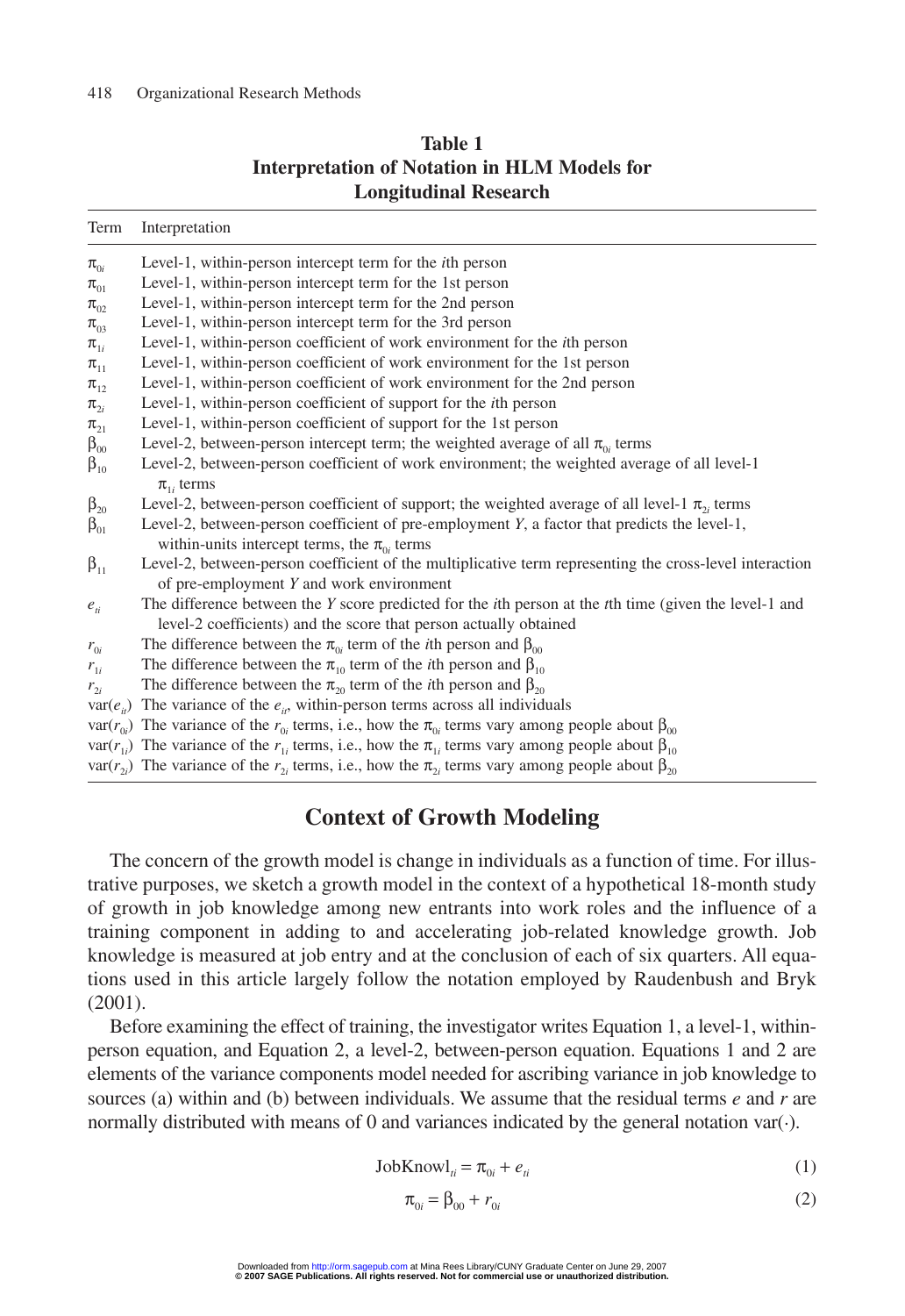Equations 1 and 2 set the stage for the calculation of the intraclass correlation coefficient (ICC), the ratio var $(r)/[\text{var}(r) + \text{var}(e)]$ . In the present context, the ICC estimates the proportion of all variance in job knowledge that is between-person variance and is equivalent to "the average correlation between any pair of composite residuals" (Singer & Willett, 2003, p. 97), meaning the average autocorrelation. Table 1 summarizes the notation used in this and the next section.

Next, and still prior to an examination of the effects of training, the investigator examines the extent to which job knowledge grows, beginning with the individual's entry into the organization and continuing over the first 18 months of employment. The investigator rewrites the within-person equation such that it now includes time. Equation 3a includes time and timesquared terms and can be expanded to accommodate as many polynomial terms as the research question and the number of measurement occasions warrant. For ease of exposition, we created Equation 3b, a level-1 equation that does not extend beyond a linear term.

JobKnow
$$
l_{ii} = \pi_{0i} + \pi_{1i}
$$
Quarter $s_{ii} + \pi_{2i}$  Quarterly $s_{ii} + e_{ii}$ ; where Quarterly go from 0 to 6. (3a)

JobKnow
$$
l_{ii} = \pi_{0i} + \pi_{1i}
$$
Quarter $s_{ii} + e_{ii}$ ; where Quarterly go from 0 to 6. (3b)

The  $\pi_0$  term in Equation 3b represents the amount of job knowledge the individual has at job entry, meaning zero quarters. The  $\pi_1$  term represents growth in job knowledge per quarter on the job (or whatever other unit, e.g., weeks, months, years, etc., the researcher deems useful to gauge passage of time). An advantage of the HLM approach to growth data is that the spacing of the occasions at which job knowledge or other dependent variables are measured does not have to be uniform for all workers.

Equations 4a and 4b are level-2, between-person equations and suggest that the level-1 parameters,  $\pi_0$  and  $\pi_1$ , vary across people. The variation of  $\pi_0$  is about  $\beta_{00}$ , a weighted average of the  $\pi_0$  terms, and variation of  $\pi_1$  is about  $\beta_{10}$ , a weighted average of the  $\pi_1$  terms. Equations 3b, 4a, and 4b are components of an unconditional growth model, representing time-related growth without regard to the presence of other factors that may influence either initial knowledge or rate of knowledge growth.

$$
\pi_{0i} = \beta_{00} + r_{0i} \tag{4a}
$$

$$
\pi_{1i} = \beta_{10} + r_{1i} \tag{4b}
$$

Estimates of the variance in the  $e_r$ ,  $r_0$ , and  $r_1$  terms are calculated and serve as a baseline against which variance estimates from models represented by more elaborate equations can be compared. One type of analysis that would be conducted at this stage is a test of whether the variances in the *r* terms in Equations 4a and 4b are nonzero. Comparing the deviances of models with and without a specific level-2 residual term, the investigator can ascertain whether variance in the  $r_0$  and  $r_1$  terms and the covariance between  $r_0$  and  $r_1$  differ significantly from zero. A test statistic having a chi-square distribution is obtained by subtracting from the deviance estimate  $(-2 \times \log \text{ likelihood})$  characterizing the less parameterized model<sup>1</sup> the deviance estimate characterizing the more parameterized model, a procedure amply described in several sources (e.g., Bliese & Ployhart, 2002; Hox, 2002; Raudenbush & Bryk, 2002; Singer & Willet, 2003).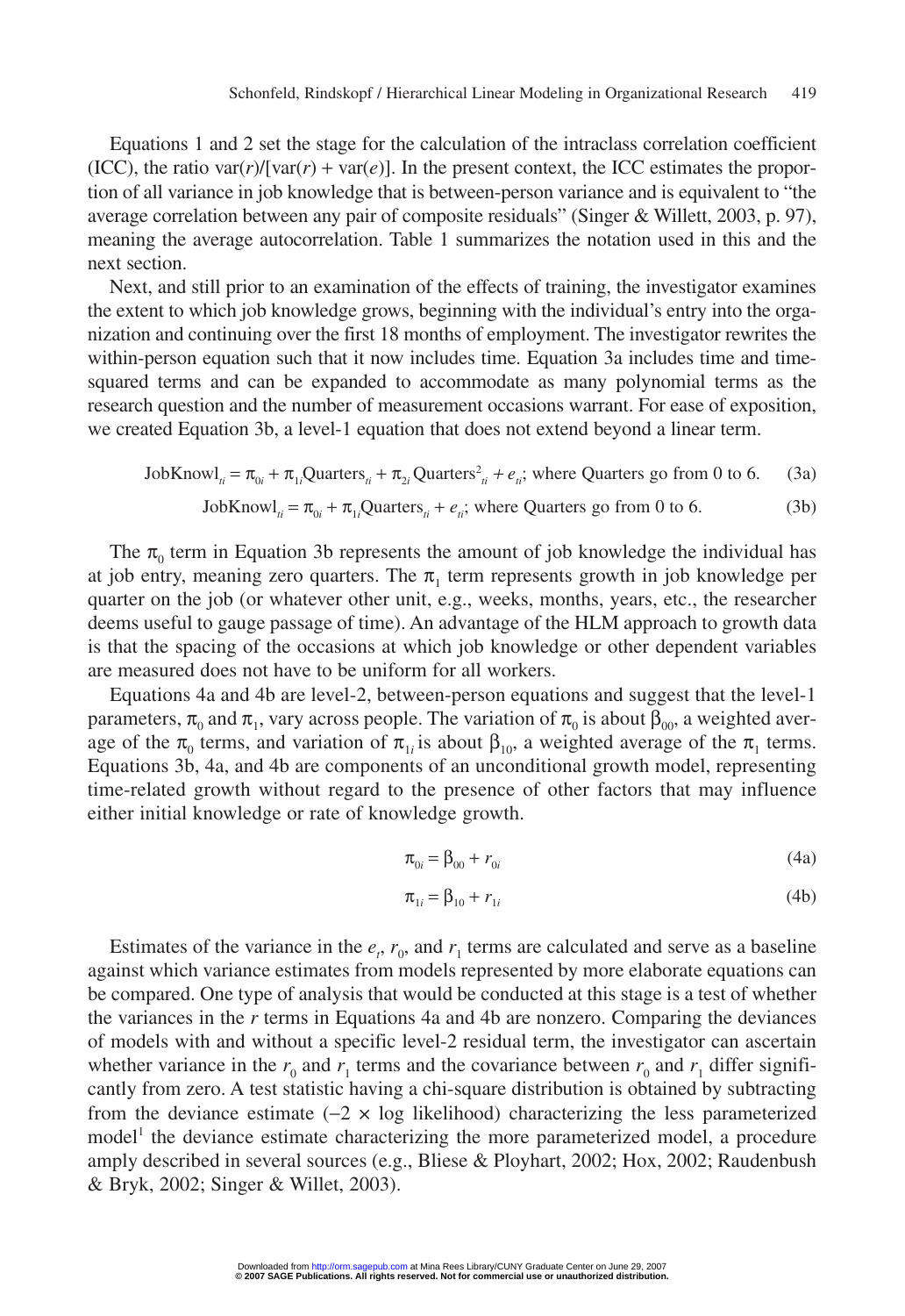#### 420 Organizational Research Methods

All prospective workers are randomly assigned to traditional training or the training supplemented with a learning-to-learn (LTL) component. The LTL component is not only expected to increase job knowledge at job entry, but is also expected to carry forward into the workplace and increase the rate of on-the-job learning. Equation 5a, a between-person equation, represents the influence of the training component on initial knowledge. LTL is represented by a dummy variable set equal to 1 for job entrants who underwent the LTL component and 0 for job entrants who did not. Equation 5b represents the influence of LTL on the growth of knowledge over 18 months.

$$
\pi_{0i} = \beta_{00} + \beta_{01} \, \text{LTL}_i + r_{0i} \tag{5a}
$$

$$
\pi_{1i} = \beta_{10} + \beta_{11} LTL_i + r_{1i}
$$
 (5b)

Equations 5a and 5b are substituted into Equation 3b to produce Equation 6, which explicitly indicates that both initial job knowledge, meaning knowledge at Time 0, and the slope of the line representing time-related change in job knowledge are affected by training.

$$
JobKnowl_{ii} = (\beta_{00} + \beta_{01} LTL_{i} + r_{0i}) + (\beta_{10} + \beta_{11} LTL_{i} + r_{1i}) Quarters_{ii} + e_{ii}
$$
 (6)

The investigator can apply the *t* statistic to assess the hypothesis that the fixed effects  $\beta_{01}$ and  $\beta_{11}$  differ from zero (the hypothesis test that  $\beta_{00}$  is 0 is less interesting because  $\beta_{00}$  represents the predicted value of job knowledge when all the predictors are zero). Deviance statistics can be used to assess reduction in variance following the introduction of LTL. It is *not* our purpose to go into great detail on the application of HLM to growth models. We use growth models as a backdrop against which we examine the application of HLM to longitudinal data where growth is a minor issue or not an issue at all.

#### **Longitudinal Data Analysis Outside the Growth-Study Context**

Research on job knowledge lends itself to the application of growth modeling. People acquire knowledge over time. Experiences such as training potentially contribute to knowledge growth over time. There are other job-related conditions that are not as time dependent. Occupational stress, an area of interest to many organizational researchers, is one of those conditions.

In longitudinal research, workers are followed over time, and data are collected over several observation periods. Ordinary least squares (OLS) regression and related procedures (e.g., repeated measures ANOVA) are problematic in the context of longitudinal research because of difficulty including in analyses individuals who continue, leave, and even reenter jobs. Standard errors produced by HLM when data are nested and applied in statistical tests of parameter estimates are more accurate than the standard errors produced by OLS. OLS and repeated measures procedures have difficulty integrating research participants who contribute data over differing lengths of time following the start of the study. By contrast, HLM is exceptionally well suited to research in which workers are followed longitudinally for varying lengths of time or at irregularly spaced intervals.

Vancouver, et al. (2001, 2002) applied HLM to analyses of data collected in four highly controlled, multitrial laboratory-based studies. For example, Vancouver et al. (2001) used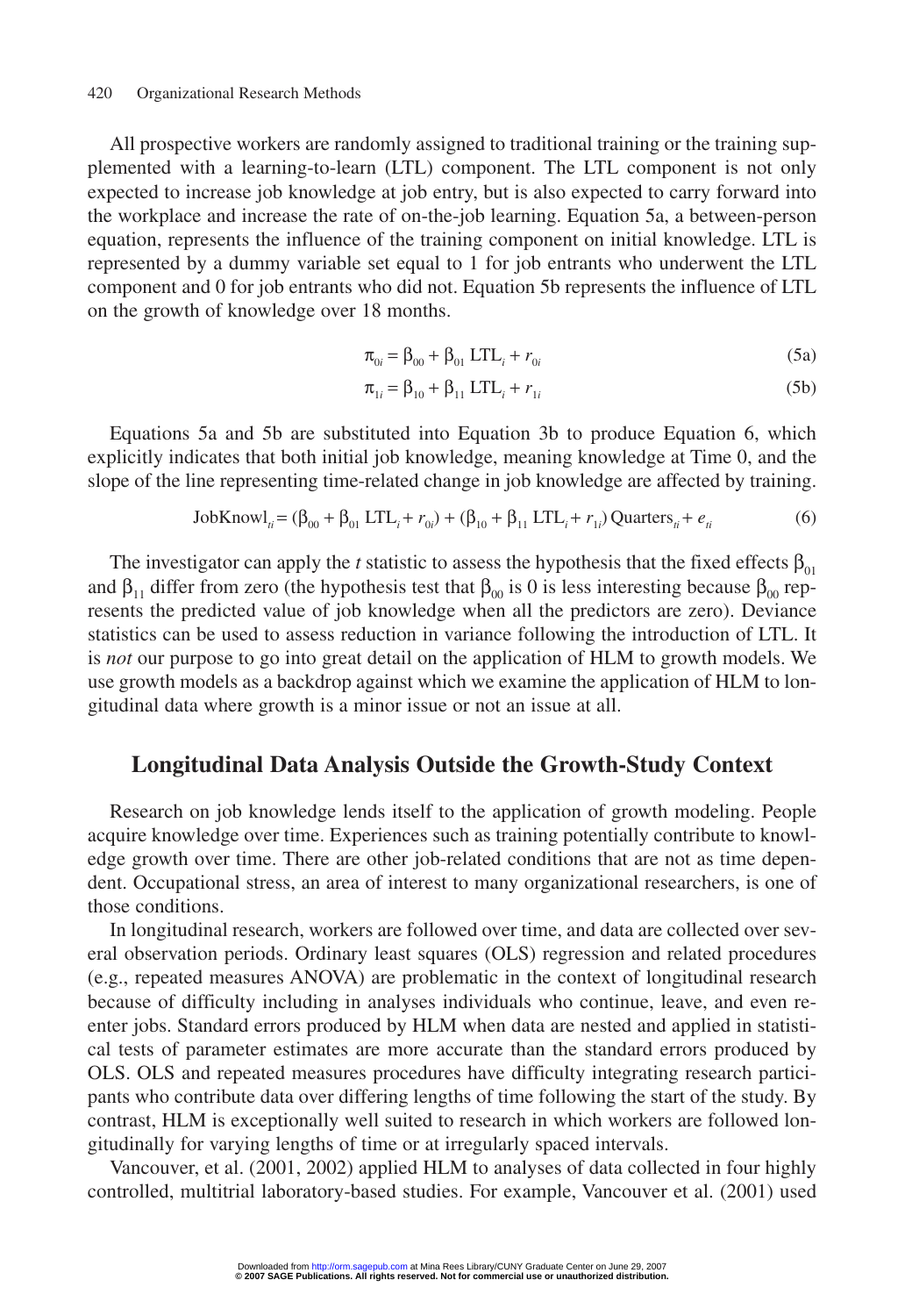performance on an analytical game in one trial to predict self-efficacy on the next trial. The (as many as) 10 trials, which the participants sequentially undertook over the course of (at most) an hour, represented a longitudinal dimension, albeit of only 60 minutes. Selfefficacy was *not* a function of the lateness of the trail. Trial number, a stand-in for time, was *not* employed as a predictor. Performance was the key predictor of self-efficacy.

We underline the utility of HLM in the context of longitudinal organizational research that can take place over months and years. HLM can provide a firm basis for analyzing longitudinal data bearing on the extent to which working conditions affect people who work. In such longitudinal research, "time need not be the independent variable" (Vancouver et al., 2001, p. 615).

## **An Application**

Consider a study—whose hypothetical data on 355 social workers were specially generated for this article—in which an investigator follows a group of new social workers over time. One purpose of the study is to evaluate Dohrenwend and Dohrenwend's (1981) victimization model in the occupational-stress context. In this model, the accumulation of adverse work-related events (e.g., an episode of verbally abusive behavior initiated by a client; the physical assault of a coworker occurring at the workplace) increases the individual's risk of adverse psychological outcomes such as depressive symptoms. The study begins just before the social workers complete graduate school, 2.5 months before they obtain social work positions. During the pre-employment period, the investigator measures depressive symptoms, assuming that across-time carryover in pre-employment symptoms reflects something like trait distress (Schonfeld, 1996), which in this context will serve as a control variable. An alternative procedure would involve measuring negative affectivity (NA), or the propensity to experience dysphoric mood states (Watson  $\&$  Clark, 1984). We return to this topic later in this article.

Because research on helping professionals suggests that work-related stressors exert relatively immediate effects on new job entrants (e.g., Schonfeld, 2001), the investigator, about 3 months after the social workers supply pre-employment data (and 2 weeks on the job), collects self-report data on working conditions and depressive symptoms. The investigator continues to collect such data every 3 months for the next 18 months. For ease of exposition, we label the pre-employment period Time 0 and the six data collection periods over the course of the next 11/2 years Times 1 to 6. Note that this study is *not* a growth study because the investigator is not concerned with the extent to which depressive symptoms rise or decline as a function of time (Bliese & Ployhart, 2002; Plewis, 1996).

The dependent variable is the Center for Epidemiologic Studies Depression scale (CES-D; Radloff, 1977). The investigator begins by developing a variance components model to estimate within- and between-person components of variance in depressive symptoms. Given that var( $r$ ) is 68.55 and var( $e$ ) is 62.86, the ICC is .52.

Although the focus of the study is the effect of accumulated adverse, work-related events on depressive symptoms, we do evaluate changes in the CES-D in relation to the passage of time. We find that the effect of time (β = .16, *SE* = .18) is nonsignificant. A test of time squared ( $\beta = -10$ , *SE* = .14) is also nonsignificant. The effect of time is not central to the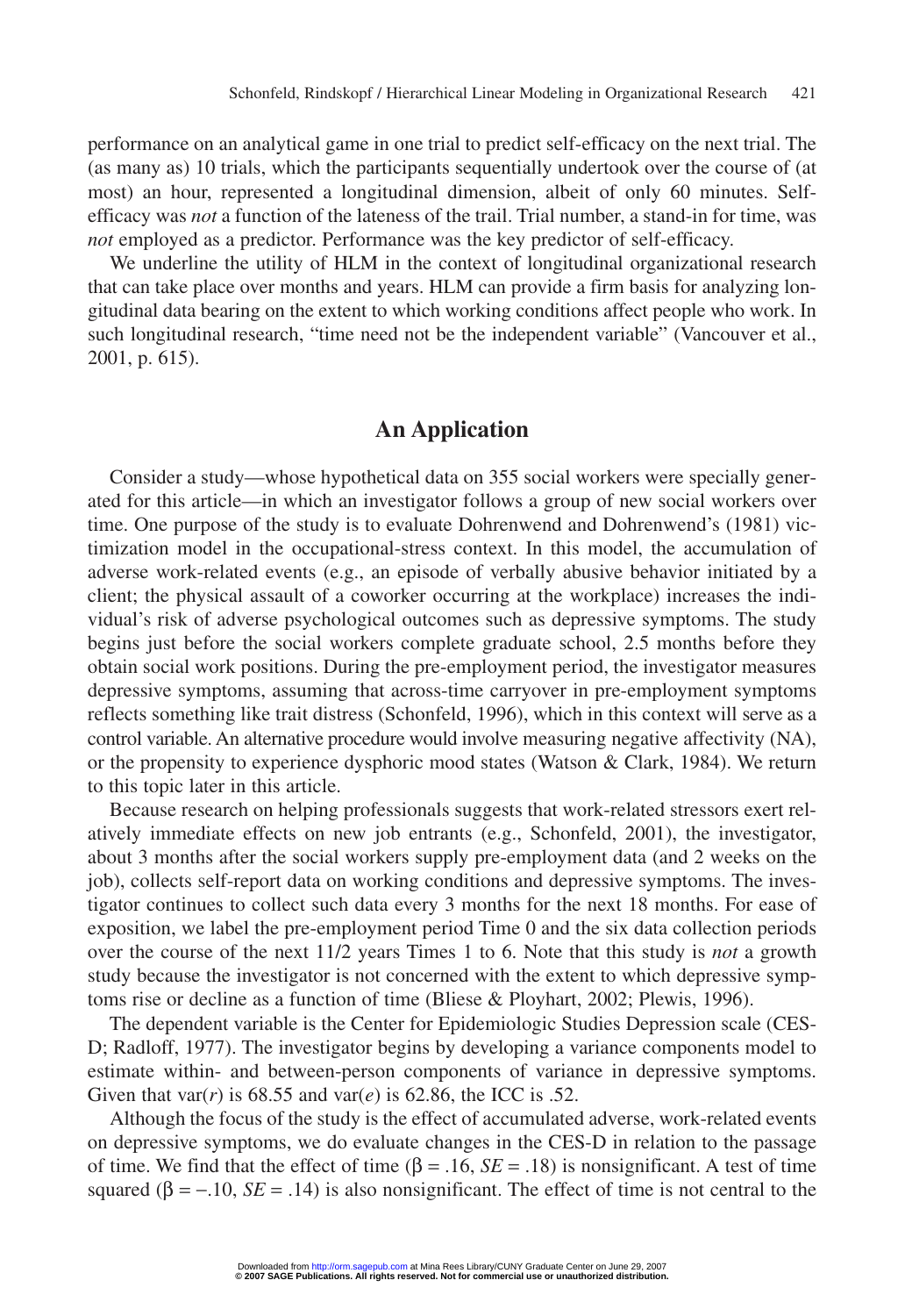study. The core of the study lies in an examination of the influence of a time-varying covariate, or working conditions, on depressive symptoms.

A scale measuring working conditions is tailored for research on social workers and is administered every quarter the social worker is on the job. The investigator employs neutrally worded (Kasl, 1987) scale items that assess the frequency of adverse working conditions (e.g., How often have you observed a fight at the center? 0 = *not at all*; 1 = *once per month*; 2 = *once per week*; 3 = *two to four times a week*; 4 = *daily*), insult from clients, and so on. The work environment variable is a time-varying predictor because working conditions change over time (e.g., the number of multiproblem clients fluctuates with time). The investigator also examines another important time-varying factor, coworker support, a variable thought to reduce psychological distress. In developing an analytic plan for the study, the investigator writes Equation 7, a level-1, within-person equation. The investigator also writes three level-2, between-person equations, Equations 8a, 8b, and 8c. Each  $\beta$  term is a level-2 coefficient representing a weighted average of the corresponding π terms. Variation in each level-2  $r$  term represents variability in the corresponding level-1  $\pi$  term.

$$
CES-D_{ii} = \pi_{0i} + \pi_{1i}WorkEnv_{(t-1)i} + \pi_{2i}Support_{(t-1)i} + e_{ti}
$$
 (7)

$$
\pi_{0i} = \beta_{00} + r_{0i} \tag{8a}
$$

$$
\pi_{1i} = \beta_{10} + r_{1i} \tag{8b}
$$

$$
\pi_{2i} = \beta_{20} + r_{2i} \tag{8c}
$$

In this model, for each social worker, there are up to five sets of data points that contribute to estimating parameters in Equation 7. The purpose of the equation is to predict the CES-D at Time *t* from working conditions (and coworker support) at Time *t* − 1. Among social workers who participated at every data-collection period, the Time 2 CES-D is paired with the Time 1 work environment scale (and support); the Time 3 CES-D with Time-2 work environment (and support); the Time 4 CES-D with the Time 3 work environment; the Time 5 CES-D with the Time 4 work environment; and the Time 6 CES-D with the Time 5 work environment. Thus the within-person, level-1 prediction equation is generated from these five sets of data points; one equation is estimated from the five data points. One equation is created for each person, although HLM is flexible enough to generate a withinperson equation for workers who are not present for every data-collection period (albeit with larger standard errors for the level-1 coefficients generated). Note that time is part of the subscript in the within-person equation (the subscript marking the occasion depressive symptoms are measured); time, however, is not a level-1 predictor here as it is in the growth models seen earlier. Equation 7 suggests that the intensity of a person's level of depressive symptoms can vary over time; it does not have to increase or decrease in a steady manner as a function of time.

The predictors in Equation 7 are centered. Work environment is centered about the value 1, which is meaningful in the sense that the score is a benchmark reflecting bad things happening (e.g., observing a fight at a social work center) at a rate of once per month. One is also the modal value for the items comprising the scale and very close to the scale mean  $(M = 1.13)$ . Coworker support is a measure based on items (e.g., How much can your fellow social workers be relied on when things get tough at work? 1 = *not at all*, 2 = *a little*,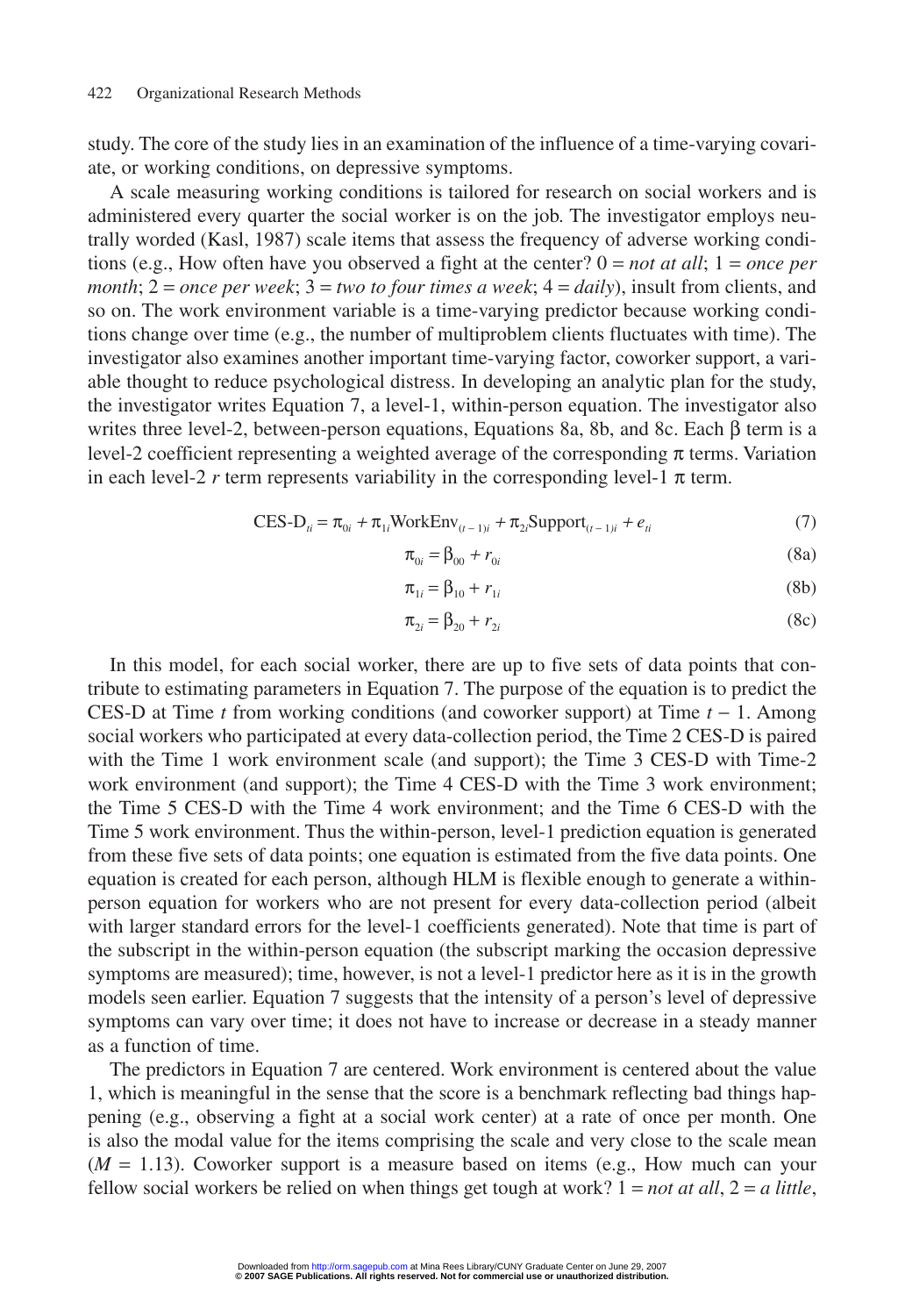| WILLIIII-FEISON FACLOIS, WOTK ENVITONMENT AND SUPPOTT |              |         |      |                  |              |                  |  |  |  |  |
|-------------------------------------------------------|--------------|---------|------|------------------|--------------|------------------|--|--|--|--|
|                                                       |              | Effect  |      |                  |              |                  |  |  |  |  |
|                                                       | Coefficient  | size    | SE   | $\boldsymbol{p}$ | var(r)       | $\boldsymbol{p}$ |  |  |  |  |
| Intercept                                             | $\beta_{00}$ | 14.31   | 0.47 | .001             | 48.49        | .001             |  |  |  |  |
| Work environment                                      | $\beta_{10}$ | 3.66    | 0.72 | .001             | 10.92        | .05              |  |  |  |  |
| Support                                               | $\beta_{20}$ | $-1.74$ | 0.60 | .01              | a            |                  |  |  |  |  |
|                                                       |              |         |      |                  | $var(e_{i})$ |                  |  |  |  |  |
|                                                       |              |         |      |                  | 63.92        |                  |  |  |  |  |

#### **Table 2 The Hierarchical Linear Modeling Coefficients and Variances for the Equations in Which** *Y* **Was Regressed on the Level-1,** Within-Person Factors, Work Environment and Support

Note: Using the restricted iterative generalized least square approach to model fitting, we examined the level-2 variances by computing the differences in the deviance statistics between various models with and without a particular *r* term.

a. The variance in the  $r_{2i}$  terms and the covariances between  $r_{2i}$  and the  $r_{0i}$  and  $r_{1i}$  terms do not differ significantly from zero. The above model shows the fixed and random effects when the  $r_{2i}$  term was deleted from the model.

3 = *somewhat*, 4 = *very much*) adapted from House's (1980) coworker support scale. The scale is centered about 3, the modal response to the individual items. The score is also close to the scale's mean  $(M = 3.18)$ . One advantage of centering both scales at values close to their respective means accrues when testing for an interaction. Centering reduces collinearity between an interaction term and the scales that are multiplied to create the interaction term.

Equations 8a, 8b, and 8c represent between-person equations. At this level (and consistent with our discussion of growth models), each *r* term is treated as a normally distributed random variable, with the β term being the weighted mean of the corresponding π*ij*s. The key findings are in Table 2.

The term  $\beta_{00}$  represents an average CES-D score, across all individuals and occasions, and adjusted such that all predictors are set to zero. The score of an "average" novice social worker is  $\beta_{00}$ , and  $\beta_{00}$  differs significantly from zero. The adjusted mean of the CES-D score,  $\beta_{00}$ , when compared to mean scores from general population samples (Schonfeld, 1990), is somewhat elevated, suggesting that being a novice social worker is stressful.

As indicated by *t* statistics, the  $\beta_{10}$  and  $\beta_{20}$  terms differ significantly from zero. A unit increase on the work environment scale is associated with a 3.7-point increase in the CES-D. A unit increase in coworker support is associated with a 1.7-point decrease in symptoms. Using a restricted iterative generalized least squares approach to the stochastic components of our models, a comparison of deviance statistics (involving a baseline model that contains the  $r_0$  term and the two predictors) indicates that we cannot delete the  $r_1$  variance and the covariance between that term and the  $r_{0i}$  term ( $\chi^2[2] = 6.29$ ;  $p < .05$ ); however, the  $r_{2i}$  variance and the covariance involving that term and the  $r_{0i}$  term do not differ significantly from zero ( $\chi^2[2] = 4.14$ ). The investigator retains the  $r_{1i}$  term but not the  $r_{2i}$  term. These findings are compatible with the view that there are individual differences in the impact of the work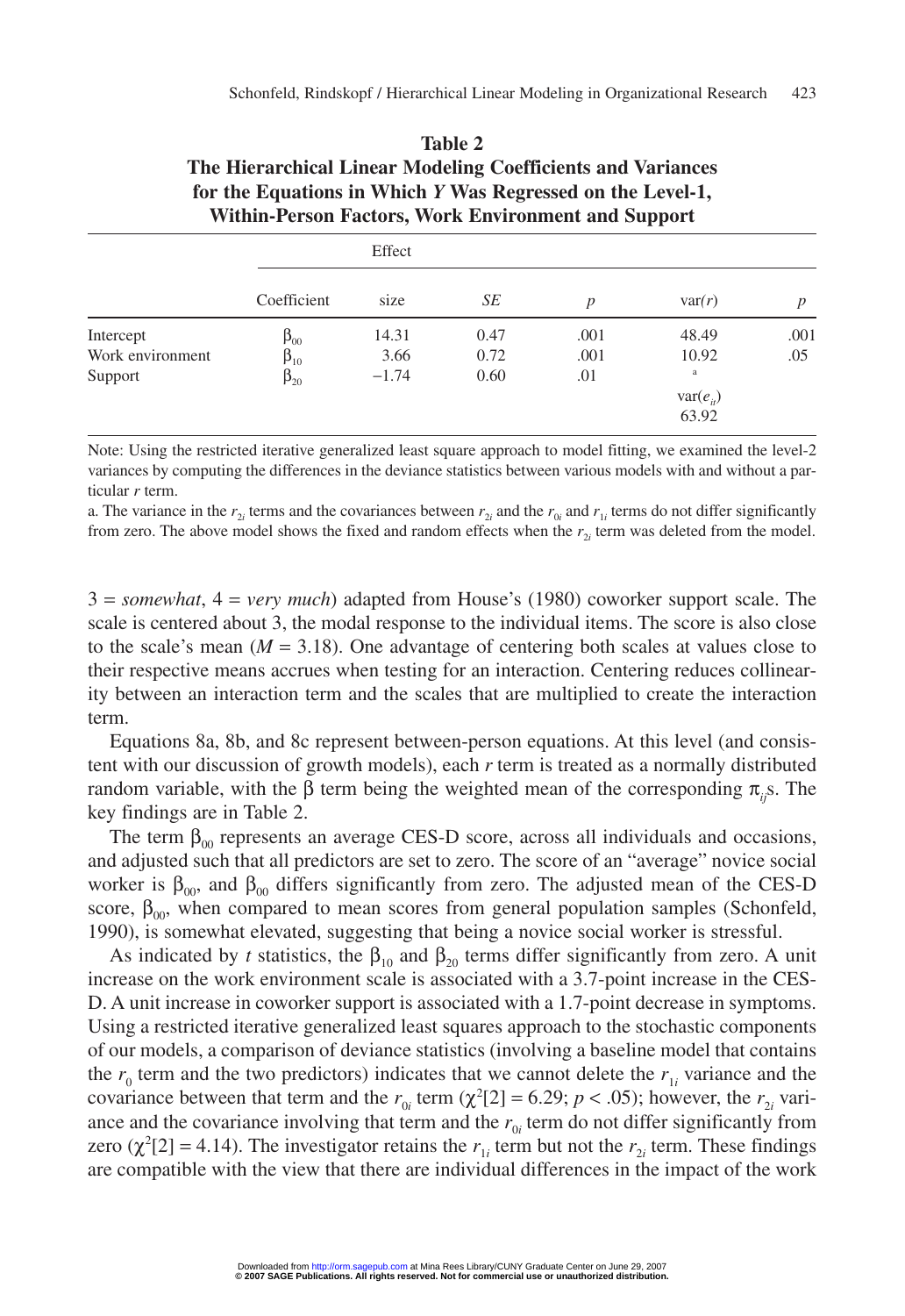environment on symptoms but not in the impact of coworker support. Caution is required in deciding to delete a residual term. It is possible that small sample size (not the case here) and consequent lack of power may be the basis for nonsignificant variance in a residual term, in which case it would be unwise to delete the term.

As indicated earlier, the propensity to experience psychological distress can affect an outcome such as depressive symptoms. It can also influence predictors such as the work environment scale by affecting how the incidents that make up the scale (e.g., an encounter with an angry client) are remembered. In addition to creating reporting biases, high levels of distress can also affect an individual's comportment and thereby affect coworkers' willingness to offer support. We employ pre-employment depressive symptoms "as an indicator of an established disposition toward psychological distress that is likely to be strongly related to neuroticism and negative affectivity" (Lennon, Dohrenwend, Zautra, & Marbach, 1990, p. 1044). The pre-employment depressive symptoms scale, although susceptible to the influence of pre-employment nonwork stressors, for the purpose of this study, is conceptualized as a time-invariant factor<sup>2</sup> representing initial severity (cf. Gibbons et al., 1993) as well as the individual's propensity to experience psychological distress. Given the nonzero variance in the  $r_{1i}$  terms, pre-employment symptoms may also account for some of the between-person variability in the impact of the work environment (variability in the  $\pi_{1i}$ s). Pre-employment symptom level is a factor that requires control. Similarly, the individual's pre-employment blood pressure represents a factor that should be controlled when studying the impact of working conditions on blood pressure following entrance into a work role. Pre-employment blood pressure represents an initial level of severity that influences later blood pressure measurements and is the platform from which working conditions begin to exert their effects. In view of the importance of controlling pre-employment levels of outcomes, Equations 8a and 8b have been modified to create Equations 9a and 9b, respectively, by including pre-employment CES-D. We do not add pre-employment CES-D to Equation 8c because analyses described above indicate that the  $r_{2i}$  variance does not differ significantly from zero. There is no need to account for variance in  $r_{2i}$ .

$$
\pi_{0i} = \beta_{00} + \beta_{01} \text{Pre.CES-D}_i + r_{0i} \tag{9a}
$$

$$
\pi_{0i} = \beta_{10} + \beta_{11} \text{Pre.CES-D}_i + r_{1i} \tag{9b}
$$

The variance estimates of  $r_{0i}$  and  $r_{1i}$  are now conditional estimates, conditioned on the influence of the level-2, between-person predictor pre-employment CES-D. Equations 9a and 9b are substituted into Equation 7 (with the  $r<sub>2</sub>$  term deleted), creating Equation 10, revealing how pre-employment levels of *Y* influence during-employment levels.3

$$
CES-Dii = (β00 + β01 Pre.CES-Di + r0i) + (β10 + β11 Pre.CES-Di + r1i)WorkEnv(t-1)i + β20Support(t-1)i + eii
$$
\n(10)

We found that var $(r_{0i})$ , although considerably smaller than in the previous model, remains significantly different from zero (see Table 3)—var $(r_{1i})$  is now larger, a phenomenon that is unlikely to happen in OLS regression but is part of the landscape in HLM (see Singer & Willet, 2003). The investigator potentially can account for individual differences among the  $\pi_{0i}$ s by including other between-person covariates (e.g., age at entrance into the social work profession)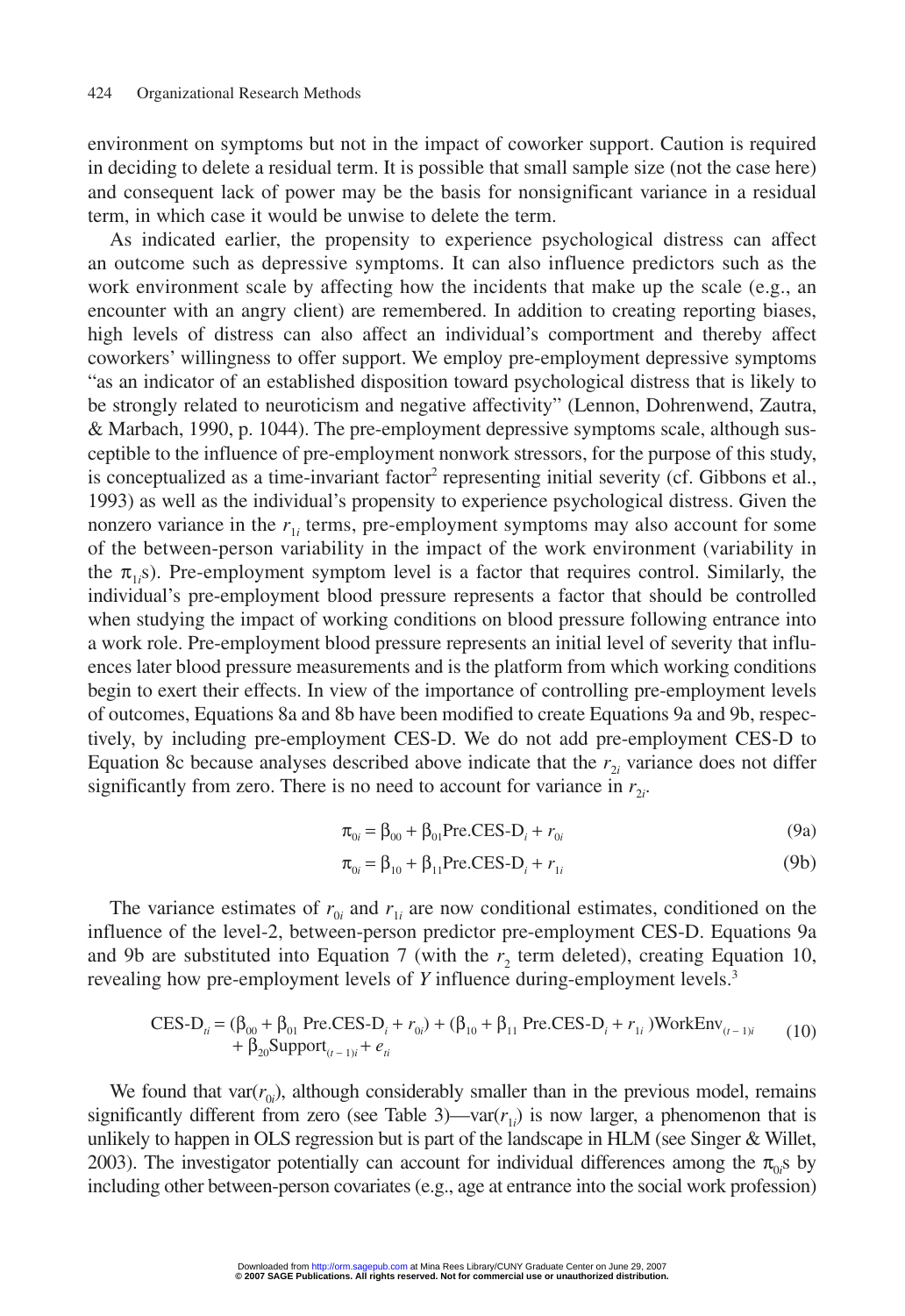#### **Table 3 The Hierarchical Linear Modeling Coefficients and Variances for the Equations in Which** *Y* **Was Regressed on the Within-Person Factors, Work Environment and Support, and the Between-Person Factor Pre-Employment** *Y*

|                                               | Coefficient  | size    | SE   | $\boldsymbol{p}$ | var(r)        | $\boldsymbol{p}$ |
|-----------------------------------------------|--------------|---------|------|------------------|---------------|------------------|
| Intercept                                     | $\beta_{00}$ | 14.24   | 0.43 | .001             | 26.70         | .001             |
| Work environment                              | $\beta_{10}$ | 3.86    | 0.64 | .001             | 16.60         | .01              |
| Support                                       | $\beta_{20}$ | $-1.11$ | 0.57 | .06              | a             |                  |
| Pre-employment Y                              | $\beta_{01}$ | 0.45    | 0.04 | .001             |               |                  |
| Pre-employment $Y \times$<br>work environment | $\beta_{11}$ | 0.12    | 0.07 | .09              |               |                  |
|                                               |              |         |      |                  | $var(e_{ii})$ |                  |
|                                               |              |         |      |                  | 41.19         |                  |

Note: The variables in *italics* are level-2, between-person variables; the non-italicized variables are level-1 variables.

a. As per Table 2, the variance and covariances associated with the  $r_{2i}$  term do not differ significantly from zero, and the term has been deleted from the model.

that may further reduce the variance in the  $r_0$  term. The introduction of pre-employment CES-D (whether with or without the interaction with the work environment) reduces the effect of Coworker Support. The interaction of pre-employment CES-D and working conditions was marginally significant.

The analyses could continue with the addition of a within-person interaction (Work Environment × Coworker Support). We stop at this juncture because the illustrative example is sufficient to provide an idea of how to proceed in applying HLM without time and growth being the central focus.

#### **Autocorrelation and Heteroscedasticity**

The autocorrelation in the above model is a conditional autocorrelation (Singer & Willett, 2003), conditioned on the influence of working conditions and coworker support. It could be smaller, or greater, than the autocorrelation in the unconditional variance components model. Most software for multilevel models allows various structures for such autocorrelations to be specified and tested. Although it could be difficult to eliminate autocorrelations, our approach is to introduce time-varying predictors that will reduce those autocorrelations. Autocorrelations may result from incomplete model specification. However, it is not always possible to measure key omitted variables, in which case the usual method of modeling the remaining autocorrelation will be necessary.

It should be stressed that the parameter estimates that are of most interest to investigators are typically the estimates of βs, meaning the fixed effects. Raudenbush and Bryk (2001) found that parameter estimates of fixed effects are not biased even if the investigator gets the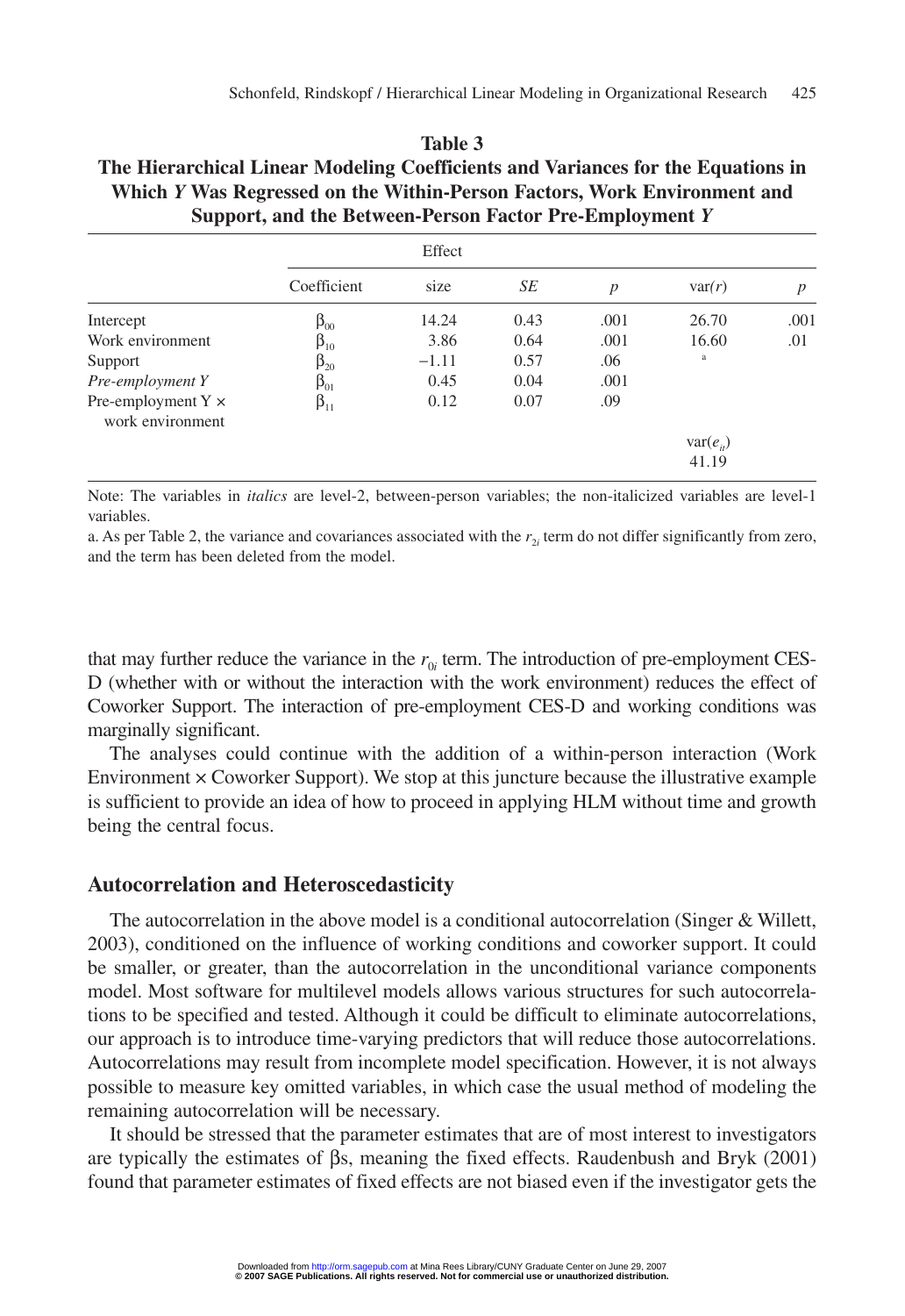exact structure of correlated error wrong. Furthermore, for a variety of error covariance structures (with the possible exception of the compound symmetry model) the standard errors for the βs may not be seriously biased.

Heteroscedasticity can derive from "the effects of omitted predictors" (pg. 84 Singer & Willett, 2003) although it is also possible that it reflects real effects, meaning some processes may result in heterogeneous variances over time. "The homogeneity assumption is not per se a serious problem for estimating either level-2 coefficients or their standard errors" (Raudenbush & Bryk, 2002, p. 264). In the HLM context, heteroscedasticity is not the problem it is in the context of OLS regression. Variability in variances can be built into HLM models (e.g., Woodhouse, Rasbash, Goldstein, Yang, & Plewis, 1996). Current software allows the investigator to evaluate variable-related changes in residual variance.

#### **Power**

A design issue in any study is choosing a sample size to obtain sufficient power to detect effects. In the context of the application of HLM to longitudinal data sets, power is a function of the number of persons, the number of observation occasions per person, and the amount of within- and between-person variation. Cohen (1998) and Raudenbush (1997; Raudenbush & Liu, 2000, 2001) provide more complete coverage of the topic. We also direct the reader to *Optimal Design*, power analysis software developed by Raudenbush and his colleagues (Raudenbush & Congdon, 2001; Raudenbush, Liu, Congdon, & Spybrook, 2004) for HLM applications.

#### **Missing Data**

Missing data are not as problematic when using HLM methods as they are with traditional methods that assume the same number of observations, and at the same time points, for all people. However, there are still potential problems with most methods of analysis if data are missing. Modern missing data methods classify missing data into one of three types: (1) missing completely at random (MCAR), (2) missing at random (MAR), and (3) nonignorable nonresponse (Little & Rubin, 1987). Data are MCAR if the missing values are unrelated to any variables in the data set. Data are MAR if missingness in a variable is not a function of the missing value (although the missing value can be a function of another variable). Nonignorable nonresponse occurs if the missing data are related to the value that would have been observed, after controlling for variables that are not missing. For example, if a potentially high CES-D score were missing because a worker was hospitalized for depression, it is almost certain that we have a case of nonignorable nonresponse. Models for nonignorable nonresponse are generally complicated and depend on untestable assumptions; such models are not often fitted in practice. The HLM methods we are discussing can easily handle data that are MAR; it is not limited to the more restrictive case of MCAR.

## **Concluding Remarks**

HLM is a highly flexible and powerful tool that is especially suited for analyzing the kinds of longitudinal data organizational researchers collect. We want to highlight the special strength of HLM in longitudinal research. It has *more* to offer than as a tool for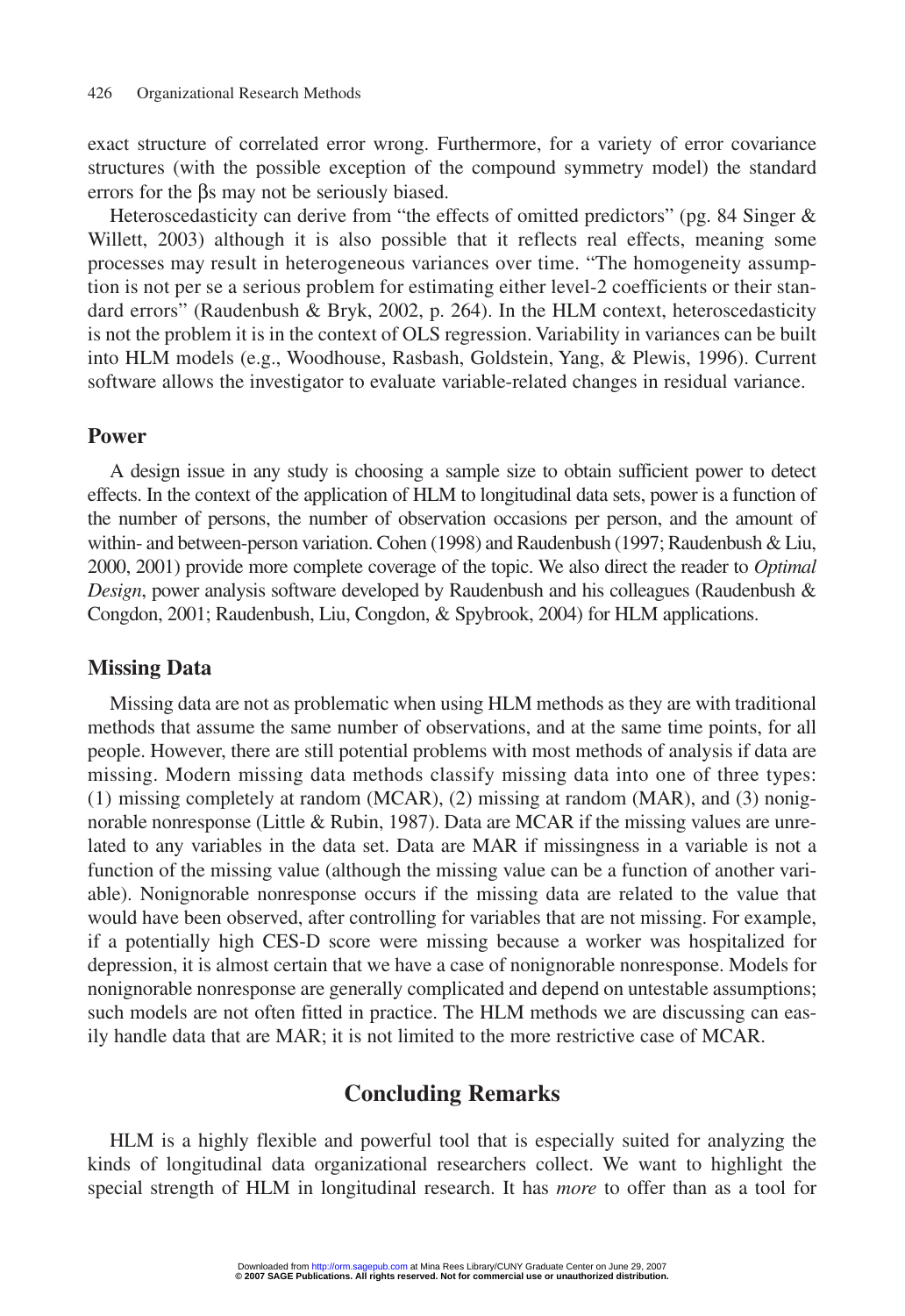analyzing growth data (see Rindskopf & Wallen, 2003; Vancouver et al., 2001, 2002). HLM handles multiwave studies in which time is not a variable of interest. It is especially suited for research in contexts in which work characteristics and outcomes are measured over several data-collection periods. HLM handles participant loss with a minimum of censoring. However, we emphasize that the timing of data collection periods must be predicated on a solid theory of the processes involved as well as on findings from past research. Although HLM can integrate longitudinal data from participants who participate at nonuniform time points (e.g., one participant participates at 3.3 months, 9.5 months, and 15.2 months from Time 0; another, at 5.8 months, 12.3 months, and 21.7 months from Time 0), HLM cannot patch up a longitudinal study in which the timing of data collection is out of step with the reality of the processes under study.

A variety of software programs is available. These include MLwiN1.10 (Goldstein et al., 1998), the application software known as HLM 6 (Raudenbush, Bryk, Cheong, & Congdon, 2004), and Mixreg (Hedeker & Gibbons, 1996a), to cite just three. The investigator may consider applying HLM procedures to research involving dichotomous outcomes such as disease endpoints. Caution, however, is warranted when considering dichotomous outcomes because some earlier methods have produced biased results (see Rodriguez & Goldman, 2001). MLwiN1.10, HLM 6, and companion software to Mixreg and Mixor (Hedeker & Gibbons, 1996b) can be applied to research involving dichotomous nominal outcomes. Moreover, Mixor is additionally adapted for ordinal regression models. Both MLwiN1.10 and HLM 6 can be applied to data sets having multicategory outcomes. Both can also be applied to multilevel count outcome data (multilevel Poisson data).

The matter of whether to use a growth model is not an either–or proposition. There are occasions when investigators will not have sufficient information to model differences within individuals among observational periods, in which case time will suffice. We urge investigators to look widely at the landscape of models appropriate to their research questions and reach beyond models in which time alone is the within-person independent variable. Sometimes investigators need both time and a variety of other independent variables. There can of course be growth (e.g., in the case of learning and fatigue). But we suspect the biggest payoff will come from looking toward person-level independent variables.

#### **Notes**

1. The deviance statistic is actually equal to −2 × (log likelihood of the model − log likelihood of the saturated model). However, the log likelihood of the saturated model is equal to 0 (see Singer & Willett, 2003, p. 117).

2. A pre-employment measure of depressive symptoms does not technically represent the type of timeinvariant, between-person factor that investigators treat as a level-2 variable whereas NA, at least in theory, constitutes relatively stable personality trait. In practice, however, NA measures may be affected by stressors and mood and change over time (Spector, Zapf, Chen, & Frese, 2000).

3. An alternative approach to the analysis would involve the following level-1 equation: CES-D<sub>*i*</sub> =  $\pi_{0i}$  +  $\pi_{1i}$ WorkEnv<sub>(*t* − 1)*i* +  $\pi_{2i}$  Support<sub>(*t* − 1)*i*</sub> +  $\pi_{3i}$ CES-D<sub>(*t* − 1)*i* +  $e_{ii}$ . In this approach, depressive symptoms at Time *t* are</sub></sub> regressed on working conditions, support, and depressive symptoms at Time *t* − 1. The argument favoring this approach acknowledges that measures of depressive symptoms are likely to be serially correlated and that working conditions at Time *t* − 1 are likely to be correlated with contemporaneous symptoms, producing a spurious relation between Time *t* symptoms and Time *t* − 1 working conditions. With *Y* at Time *t* − 1 now controlled *along with* pre-employment *Y*, the effects associated with the work environment are reduced.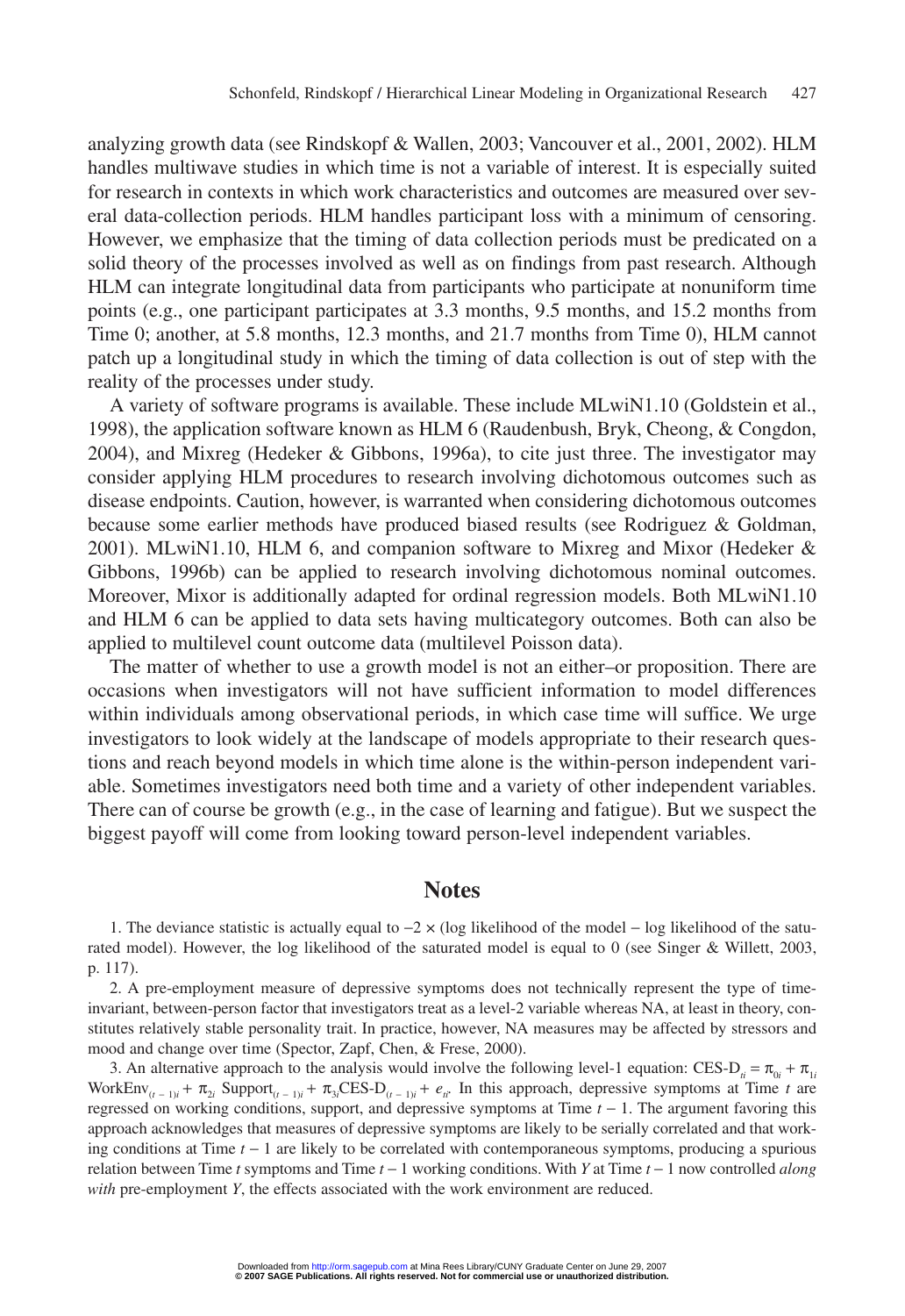#### 428 Organizational Research Methods

The approach to data analysis described in the text of the article holds that controlling for the level-1 factor depressive symptoms at Time *t* − 1 represents a kind of "overcontrol" when pre-employment symptoms are controlled as a level-2 factor. This is because the Time *t* − 1 CES-D is likely to be affected by Time *t* − 1 working conditions (Schonfeld, 1996, 2001). The purpose of controlling Time 0 symptoms is to control the carryover of psychological distress across time. The carryover represents trait effects. Two factors will largely affect depressive symptoms at Times 1, 2, 3, and so on, making them ill suited as level-1 control variables. One is the background trait carryover. Symptoms at any time period *after* Time 0 are affected by trait depression/distress or NA. Trait distress/NA is already controlled in the level-2 equation. The other factor is the work stressors, not to mention support. Time *t* − 1 symptoms are about as likely as Time *t* symptoms to be affected by Time *t* − 1 working conditions, especially if the lag is relatively brief as it is in the present study. Controlling for Time *t* − 1 symptoms will thus likely obscure the influence of working conditions on later symptoms. If the investigator is already controlling for trait effects in the form of level-2 Time-0 depressive symptoms or NA, there may not be the need to introduce  $Y_{(t-1)}$  as a control variable in the level-1, within-person equation.

As more multiwave longitudinal studies accumulate, particularly studies that begin during a pre-employment period to gain the advantage of taking baseline measurements of the dependent variable, more on the subject of identifying suitable control variables is likely to be heard.

### **References**

- Bliese, P. D., & Jex, S. M. (2002). Incorporating a multilevel perspective into occupational stress research: Theoretical, methodological, and practical implications. *Journal of Occupational Health Psychology, 7,* 265-276.
- Bliese, P. D., & Ployhart, R. E. (2002). Growth modeling using random coefficient models: Model building, testing, and illustration. *Organizational Research Methods, 5,* 362-387.
- Cohen, M. (1998). Determining sample sizes for surveys with data analyzed by hierarchical linear models. *Journal of Official Statistics, 14,* 267-275.
- Dohrenwend, B. S., & Dohrenwend, B. P. (1981). Life stress and illness: Formulation of the issues. In B. S. Dohrenwend & B. P. Dohrenwend (eds.), *Stressful life events and their contexts* (pp. 1-27). New York: Prodist.
- Gibbons, R. D., Hedeker, D., Elkin, I., Waternaux, C., Kraemer, H. C., Greenhouse, J. B., et al. (1993). Some conceptual and statistical issues in analysis of longitudinal psychiatric data. *Archives of General Psychiatry, 50,* 739-750.
- Goldstein, H., Rasbash, J., Plewis, I., Draper, D., Browne, W., Yang, M., et al. (1998). *A user's guide to MLwiN.* London: Multilevel Models Project, Institute of Education, University of London.
- Hedeker, D., & Gibbons, R. D. (1996a). Mixreg: A computer program for mixed-effects regression analysis with autocorrelated errors. *Computer Methods and Programs in Biomedicine, 49,* 229-232.
- Hedeker, D., & Gibbons, R. D. (1996b). Mixor: A computer program for mixed-effects ordinal regression. *Computer Methods and Programs in Biomedicine, 49,* 157-176.
- House, J. S. (1980). *Occupational stress and the mental and physical health of factory workers*. Ann Arbor, MI: Survey Research Center, Institute for Social Research, University of Michigan.
- Hox, J. (2002). *Multilevel analysis: Techniques and applications*. Mahwah, NJ: Erlbaum.
- Kasl, S. V. (1987). Methodologies in stress and health: Past difficulties, present dilemmas, future directions. In S. V. Kasl & C. L. Cooper (Eds.), *Stress and health: Issues in research methodology* (pp. 307-318). Chichester, UK: Wiley.
- Lennon, M. C., Dohrenwend, B. P., Zautra, A. J., & Marbach, J. J. (1990). Coping and adaptation to facial pain in contrast to other stressful life events. *Journal of Personality and Social Psychology, 59,* 1040-1050.
- Little, R. J. A., & Rubin, D. B. (1987). *Statistical analysis with missing data.* New York: Wiley.
- Plewis, I. (1996). Statistical methods for understanding cognitive growth: A review, a synthesis, and an application. *British Journal of Mathematical and Statistical Psychology, 49,* 25-42.
- Radloff, L. S. (1977). The CES-D Scale: A self-report depression scale for research in the general population. *Applied Psychological Measurement, 1,* 385-401.